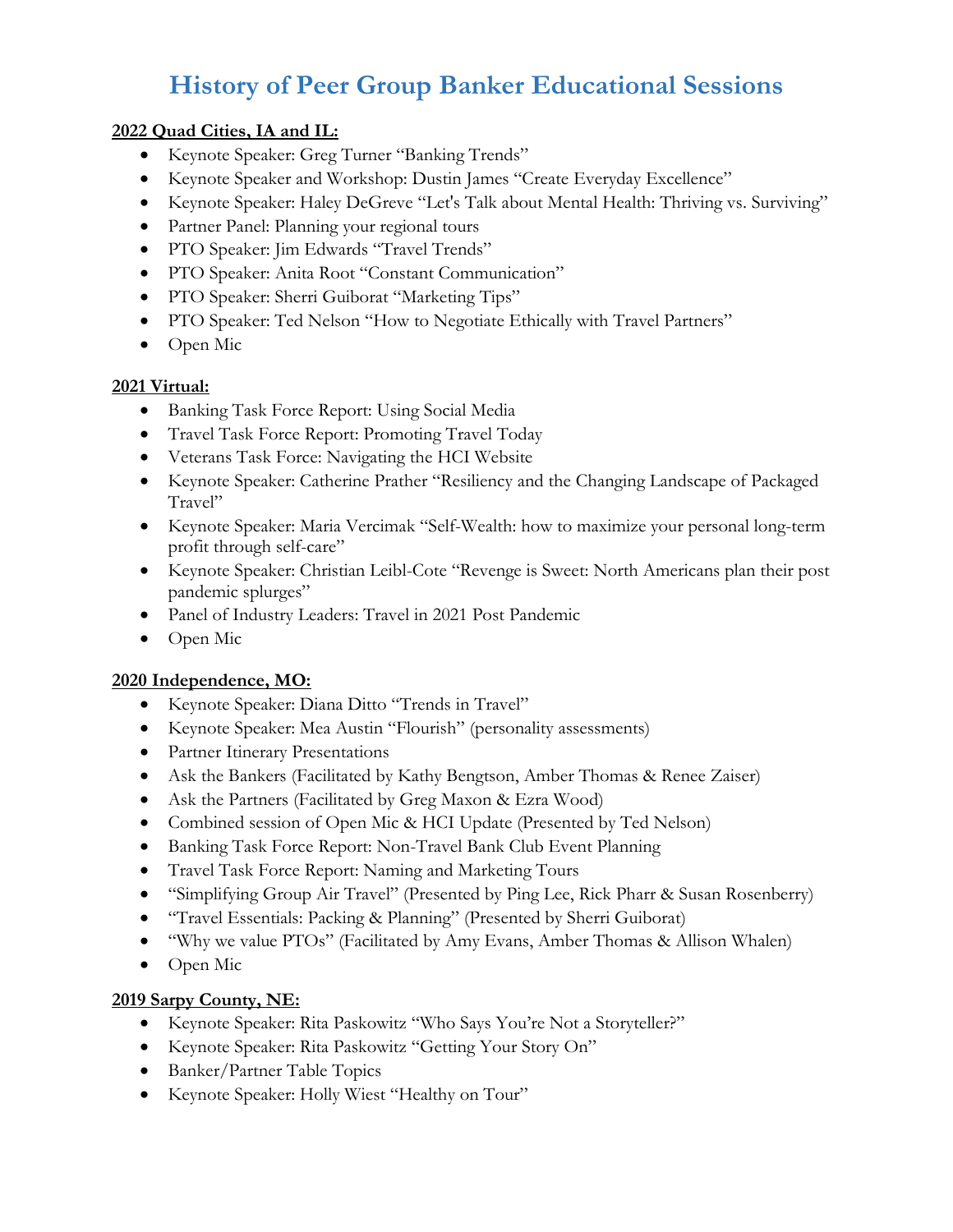- Banking and Travel Task Force Reports: Event Planning Guidelines, What To Do on a Motorcoach"
- "How to Negotiate with Travel Partners" (Presented by Ted Nelson)
- Keynote Speaker: Lucas Swartzendruber "Legal Review"
- HCI Update/Technology Task Force Report: Helpful Travel Apps, How to Whitelist
- Peer Panel: "Succession Planning"
- Open Mic

#### *<sup>U</sup>***2018 Branson, MO:**

- Keynote Speaker: Todd Parnell "Life is a River: Experiences in Leadership"
- Banking and Travel Task Force Reports: Travel Management Forms, How to Grow Bank Club Membership
- Keynote Speaker: Shawn Haygood "Energize Your Life"
- Banker/Partner Table Topics
- "How to Negotiate with Travel Partners" (Presented by Ted Nelson)
- Keynote Speaker: Mel Reed "The ONE Thing"
- HCI Update
- Travel Task Force Training: Excel Tour Planning Workbooks
- Open Mic

## *<sup>U</sup>***2017 Essex, VT:**

- Keynote Speaker: Kim DuBrul "Linking Your Time with Your Happiness in Business and in Life"
- Banking and Travel Task Force Reports: How to Engage the Baby Boomer Market, How to Salvage a Trip with Low Numbers
- HCI Update & Veterans Task Force Report Mission Statement Update and Discussion of Logo Redesign
- Banker/Partner Table Topics
- Keynote Speaker: Janis Cooper "Unhappy Travelers in Your Herd"
- Baby Boomer Panel
- Networking Topics
- Open Mic

## *<sup>U</sup>***2016 Moravia, IA:**

- Keynote Speaker: Randy Dean "Time Management: Handheld Devices"
- Keynote Speaker: Stevie Ray "Leadership at Every Level"
- Merchant Services: Manish Nathwani
- Banking and Travel Task Force Reports: Ideas and Resources for Bank Club Directors, Preparing for Travel Emergencies
- Banker/Partner Table Topics
- Keynote Speaker: Rob Bell "How to Wow-Teamwork"
- HCI Update & Veterans Task Force Report Mission Statement Update and Discussion of Logo Redesign
- Compliance: Linda Albrecht
- Open Mic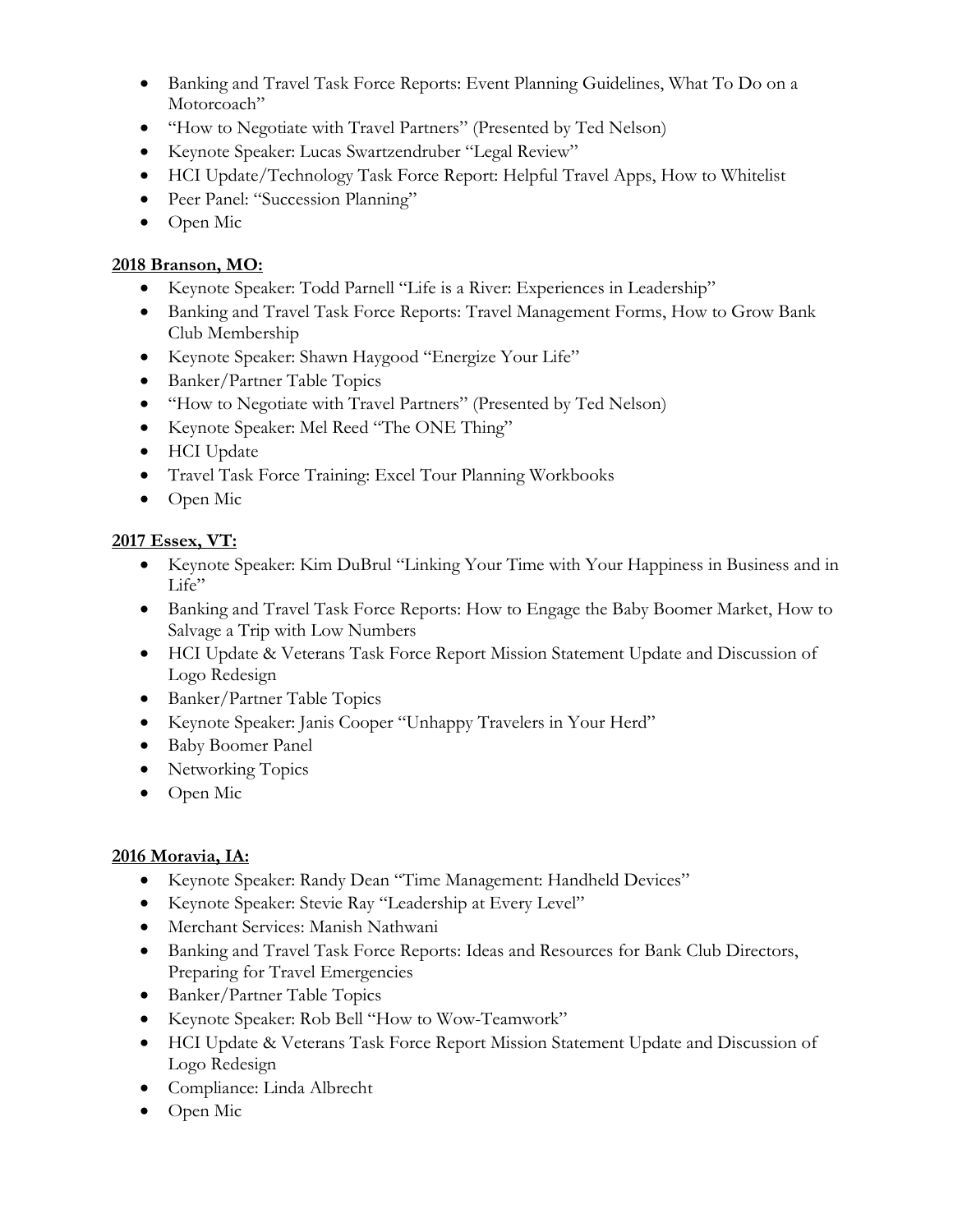#### *<sup>U</sup>***2015 Charleston, WV:**

- Keynote Speaker: Dr. Ivan Muslin "Dealing with Difficult People"
- Task Force Reports: Managing Change through Acquisition & Competition or Partner
- Succession Planning Task Force Panel Discussion
- HCI Working for You: Best Practices documents and discussion
- Keynote: Randy Dean, "Time Management"
- Best Practices review session
- Open Mic

#### *<sup>U</sup>***2014 Laughlin, NV:**

- Keynote Speaker: Jim Irwin, SPI "Reducing Financial Risk with Travel Insurance"
- Task Force Reports
- Keynote: Muriel Clark, Outback Nebraska "Social Media Success and Avoiding Common Pitfalls with Consumer Marketing Technology"
- HCI Business Session led by Ted Nelson "HCI Working For You to Protect Your Customers"
- Keynote: Randy Hellrung, ITMI "There's An App For That"
- Ask the PTO Panel: Planning & Pricing with itineraries, comps, commissions, wholesale
- Open Mic

#### *<sup>U</sup>***2013 Rapid City, SD:**

- Keynote Speaker: Dee Dee Raap- "Making the Journey Great Getting Started on the Right Foot"
- Task Force Reports: Surveying Membership and Ethics When Negotiating with Partners
- Banker/PTO Business Meeting
- Ask the PTO Panel: Handling Customer Pricing Objectives/How Retail Pricing Works
- Keynote Speaker: Vincent Kituku "Moving Forward Without Leaving Life Behind"
- Banker Panel: Membership Categories & Criteria
- Ask the Partner Panel: "How to Assist Bankers in Marketing Travel"
- Open Mic

#### *<sup>U</sup>***2012 Rogers, AR:**

- Keynote & Workshop: Stacy Sporrer, Mills Financial Marketing "Banking with the Boomers"
- Banking Task Force Workshop "Proving Member Value Reporting Tool for Management"
- Regional Peer Networks
- Keynote: Becki Drahota, Mills Financial Marketing "Closing the Sale"
- HCI Business Session: Amy Countryman, Ted Nelson, Jon Gerlach
- Successful Succession Peer Panel
- Open Mic

## *<sup>U</sup>***2011 Dubuque, IA:**

- Keynote Banking Speaker: John Sorensen, Iowa Bankers Association President/CEO
- Task Force Report
- Motivational Speaker: Brenda Clark Hamilton "Your Future's So Bright…You Gotta Wear Shades!"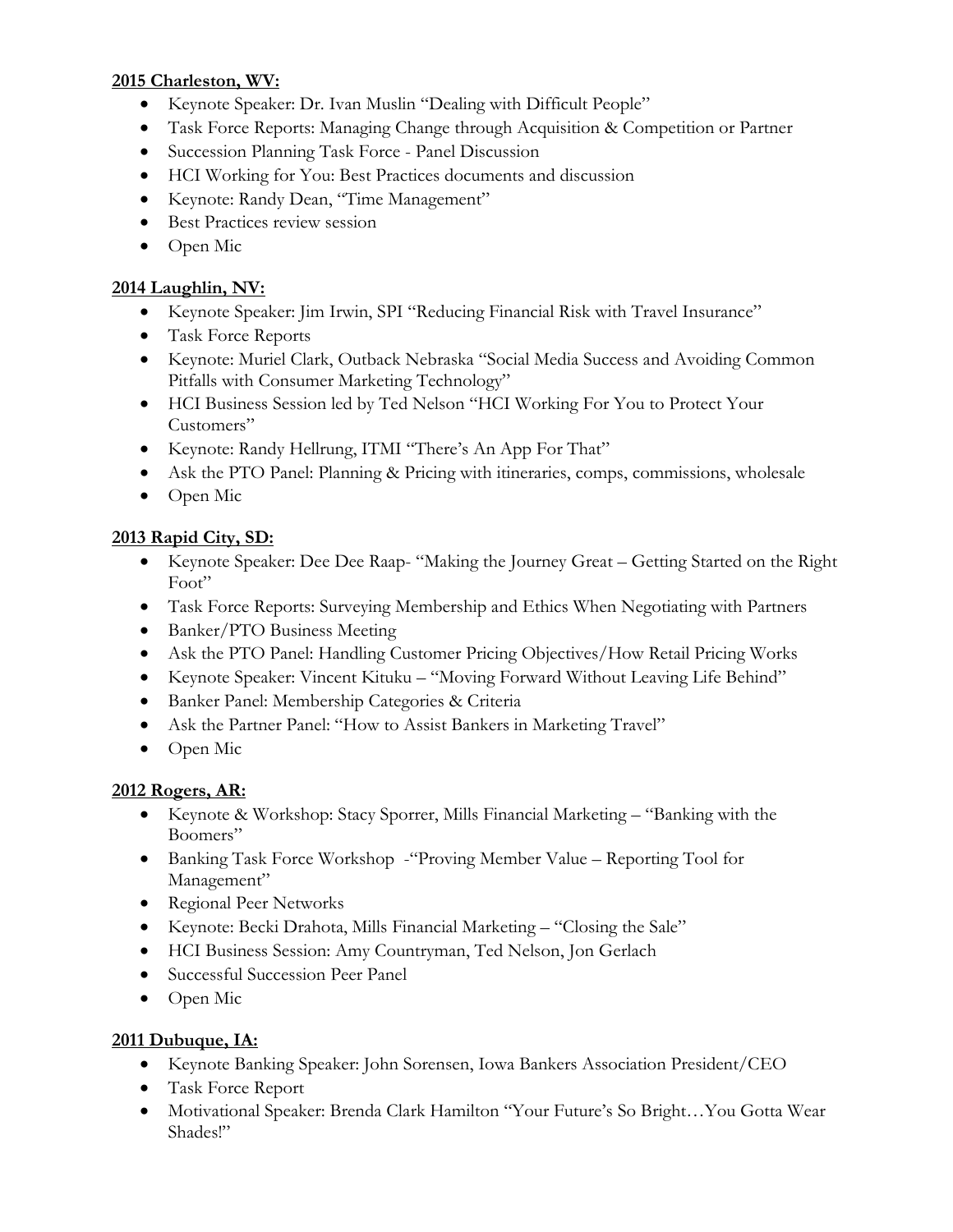- HCI Business Session: Amy Countryman
- Fall Forum and Task Force Workshop:
	- o Banking Task Force: Proving profitability/Best Practices Reporting document
	- o Travel Task Force: Pricing tours properly and for profit Trip Pricing (Excel) Worksheet
	- o Fall Forum 2010: How to Increase Club Membership among 45-65 year olds. (Rory Roland)
- Open Mic
- Destination Resource Guide was handed out to bankers showing bankers travel from the prior 2 years with PTOs. Purpose was to reach out to peers about their experiences to help in future travel considerations/planning.

#### *<sup>U</sup>***2010 Oklahoma City, OK:**

- Keynote Banking Speaker: Kell Kelly, Spirit Bank (Sapulpa, OK)
- "Ask the CVB" panel
- Keynote Speaker: Lyn Hester (Oklahoma City, OK) "The Healing Art of Laughter"
- HCI Benefits: Amy Countryman
- Networking Workshop
- Open Mic

#### *<sup>U</sup>***2009 Lafayette, LA:**

- Keynote Banking Speaker: Tom Bengtson, NFR Communications– "Banking Industry Update"
- Networking Cracker-Barrel: "How to be successful in Today's Economic Environment Why this is the time to show your clubs value and strength."
- Keynote Speaker: Meagan Johnson, Generational Humorist "Zap the Gap"
- Networking Panel Discussions: "How creating regional peer groups can help to combat today's challenges."
- Keynote Speaker/Presenter: Cajun Karl, Cooking Demonstration and Cultural Enthusiast
- HCI Benefits: Amy Countryman
- Open Mic

#### *<sup>U</sup>***2008 Minneapolis, MN:**

- Keynote Banking Speaker: Karl and Jan Knock, Iowa State Savings Bank (Creston, IA) "Dreams Realized"
- Leadership Seminar: Regina Barr, Red Ladder, Inc. (Minneapolis, MN) "No Two Zebras Are Alike: How to Assess Member Needs to Engage/ Grow Membership."
- Keynote Travel Speaker: David Clemmons "VolunTourism.org"
- HCI Benefits: Amy Countryman
- Networking Workshop
- Open Mic

# **History of Peer Group Partner-only Educational Sessions**

## *<sup>U</sup>***2019 Sarpy County, NE:**

• HCI Update (Presented by Ted Nelson)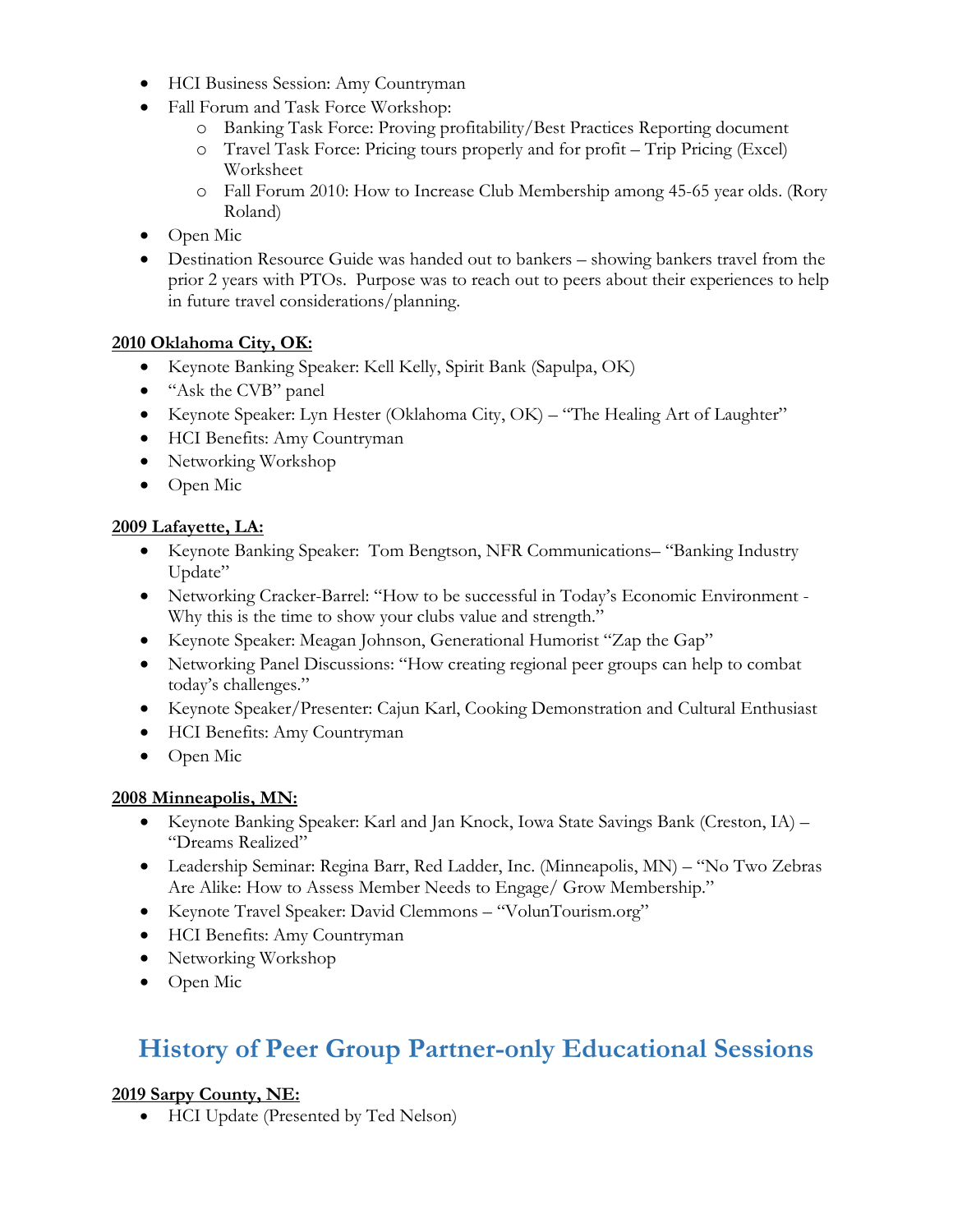• Open Mic (Facilitated by Ezra Wood)

#### **2018 Branson, MO:**

- Understanding Bankers (Presented by Matt Galloway)
- HCI Update (Presented by Ted Nelson)
- Open Mic (Facilitated by Rick Pharr)

#### **2017 Essex, VT:**

- HCI Update (Presented by Ted Nelson)
- Open Mic (Facilitated by Rick Pharr)

# **Education Topic Ideas**

Motivational/Educational

- How to keep motivated as a director when travel is down in numbers?
- Bank president keynote
- Professional planning how to plan to lose your job? legal vs ethical vs emotional
- Bank president keynote
- Public speaking for travel professionals
- Games and prizes
- Exercises (yoga and tai chi)
- Ice breakers for customer interaction
- Leadership development

#### Travel

- How to handle cancellations (policies) and customer conflicts
- Handling/planning for customer mobility concerns.
- How to address medical issues before, during and after a trip
- Working with CVBs
- Connecting PTOs and Partners
- What can suppliers do to motivate bankers to bring their group to them?
- The "state of travel" (Kent Van Roekel)
- How to book the best hotel
- What the bankers can do better for the PTOs
- Healthy snacks for coach/tours or extended travel
- Networking Joining forces with other club directors
- Tour Directing 102 (Ted Bravos)
- Tour directing responsibilities of 2nd person

Banking

- Marketing/Advertising New ideas for promoting tours
- How to identify signs of struggle or health issues in the elderly
- Working with a 'thinning' staff at the bank. Efficiency tips and recruiting help ideas.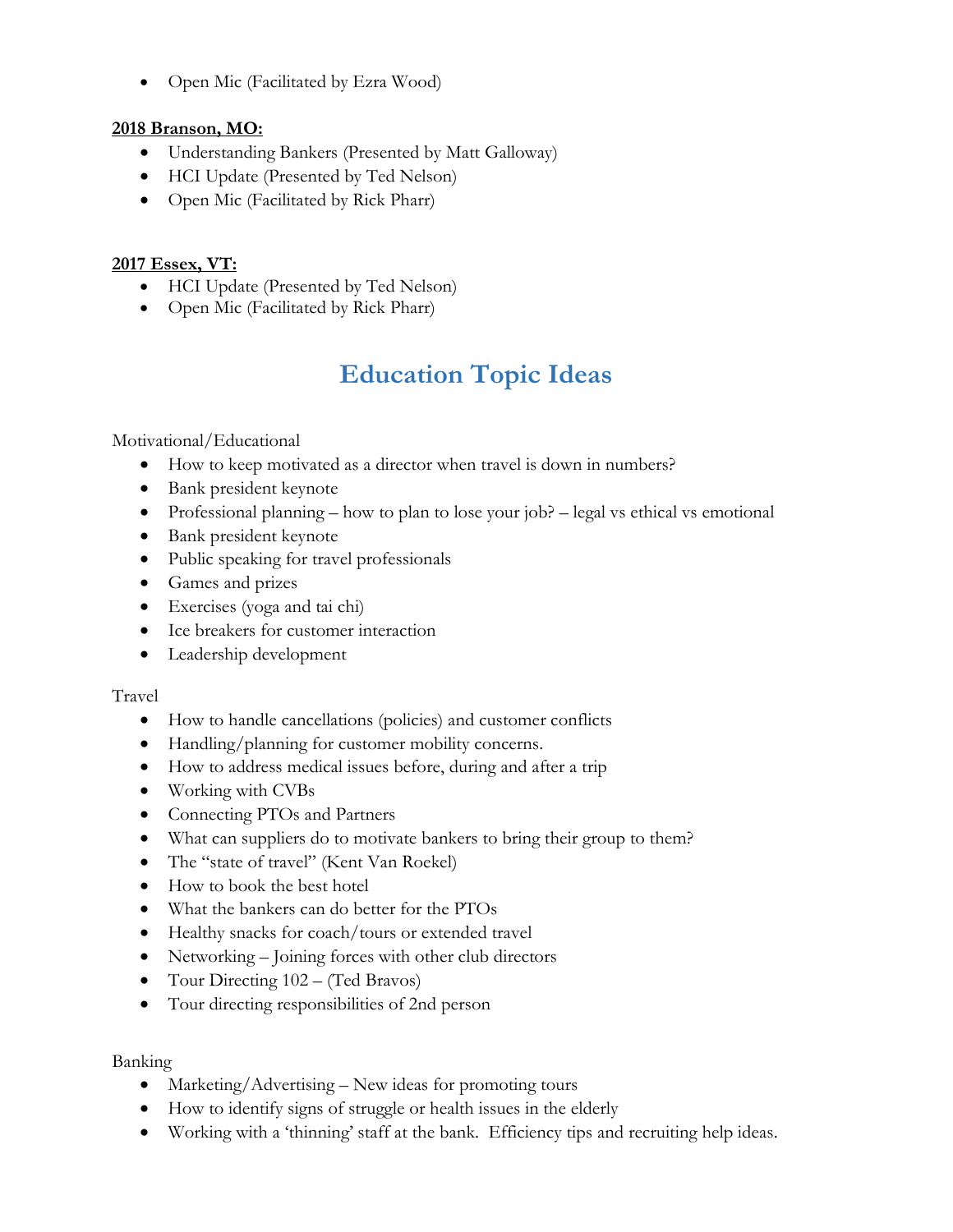- New products/services that we can bring to the bank for revenue? Products for the elderly.
- Attracting new travelers and customers.
- Competition is decreasing but program participation is decreasing as banks merge. Need more marketing ideas.
- Referral program for membership growth how?
- Education Center for banking customers and employees (online/content/tools)
- How to engage customers?
- USTOA and how it can help us in a lawsuit Legal Forms

#### Technology

- Increased usage of online forums i.e. Open Mic
- Banker limitations on use of email, attachments, social media and thumb drives and why
- Apps for meditation, tracking food or exercise, etc.
- How to post photos and videos electronic marketing using Instagram and other social media

\_\_\_\_\_\_\_\_\_\_\_\_\_\_\_\_\_\_\_\_\_\_\_\_\_\_\_\_\_\_\_\_\_\_\_\_\_\_\_\_\_\_\_\_\_\_\_\_\_\_\_\_

\_\_\_\_\_\_\_\_\_\_\_\_\_\_\_\_\_\_\_\_\_\_\_\_\_\_\_\_\_\_\_\_\_\_\_\_\_\_\_\_\_\_\_\_\_\_\_\_\_\_\_\_

\_\_\_\_\_\_\_\_\_\_\_\_\_\_\_\_\_\_\_\_\_\_\_\_\_\_\_\_\_\_\_\_\_\_\_\_\_\_\_\_\_\_\_\_\_\_\_\_\_\_\_\_

\_\_\_\_\_\_\_\_\_\_\_\_\_\_\_\_\_\_\_\_\_\_\_\_\_\_\_\_\_\_\_\_\_\_\_\_\_\_\_\_\_\_\_\_\_\_\_\_\_\_\_\_

\_\_\_\_\_\_\_\_\_\_\_\_\_\_\_\_\_\_\_\_\_\_\_\_\_\_\_\_\_\_\_\_\_\_\_\_\_\_\_\_\_\_\_\_\_\_\_\_\_\_\_\_

\_\_\_\_\_\_\_\_\_\_\_\_\_\_\_\_\_\_\_\_\_\_\_\_\_\_\_\_\_\_\_\_\_\_\_\_\_\_\_\_\_\_\_\_\_\_\_\_\_\_\_\_

\_\_\_\_\_\_\_\_\_\_\_\_\_\_\_\_\_\_\_\_\_\_\_\_\_\_\_\_\_\_\_\_\_\_\_\_\_\_\_\_\_\_\_\_\_\_\_\_\_\_\_\_

\_\_\_\_\_\_\_\_\_\_\_\_\_\_\_\_\_\_\_\_\_\_\_\_\_\_\_\_\_\_\_\_\_\_\_\_\_\_\_\_\_\_\_\_\_\_\_\_\_\_\_\_

\_\_\_\_\_\_\_\_\_\_\_\_\_\_\_\_\_\_\_\_\_\_\_\_\_\_\_\_\_\_\_\_\_\_\_\_\_\_\_\_\_\_\_\_\_\_\_\_\_\_\_\_

\_\_\_\_\_\_\_\_\_\_\_\_\_\_\_\_\_\_\_\_\_\_\_\_\_\_\_\_\_\_\_\_\_\_\_\_\_\_\_\_\_\_\_\_\_\_\_\_\_\_\_\_

\_\_\_\_\_\_\_\_\_\_\_\_\_\_\_\_\_\_\_\_\_\_\_\_\_\_\_\_\_\_\_\_\_\_\_\_\_\_\_\_\_\_\_\_\_\_\_\_\_\_\_\_

\_\_\_\_\_\_\_\_\_\_\_\_\_\_\_\_\_\_\_\_\_\_\_\_\_\_\_\_\_\_\_\_\_\_\_\_\_\_\_\_\_\_\_\_\_\_\_\_\_\_\_\_

- How to gather emails and updated info from club members
- Locating individuals
- Mass email services and how they can best be used to reach contacts

#### Veterans

- Leaving a Legacy
- Create glossary of terms
- Membership renewal data capture for bankers and partners
- How can HCI help with job marketplace?
- How to get senior management to HCI conference?

# **New Ideas**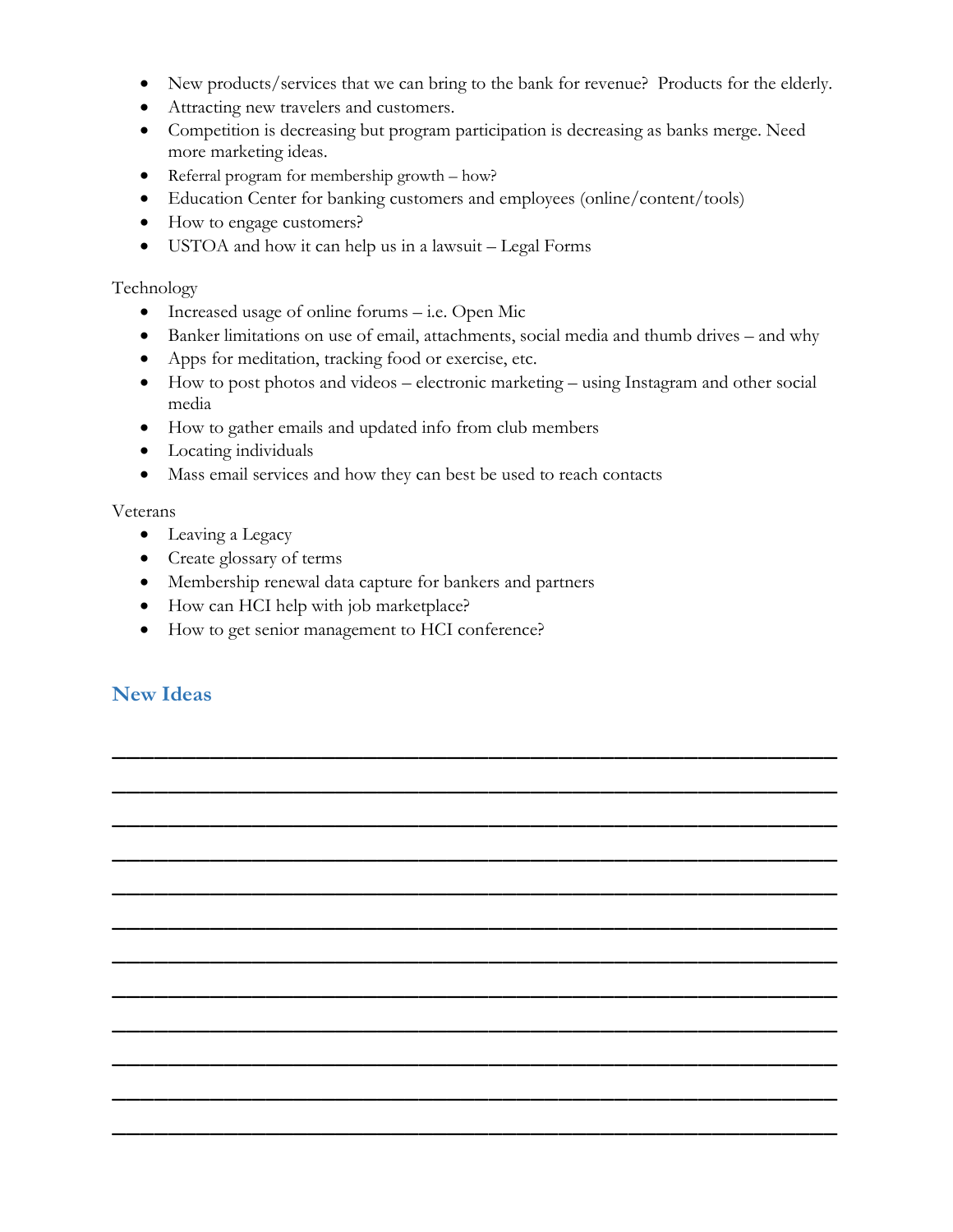| <b>More New Ideas</b> |  |  |
|-----------------------|--|--|
|                       |  |  |
|                       |  |  |
|                       |  |  |
|                       |  |  |
|                       |  |  |
|                       |  |  |
|                       |  |  |
|                       |  |  |
|                       |  |  |
|                       |  |  |
|                       |  |  |
|                       |  |  |
|                       |  |  |
|                       |  |  |
|                       |  |  |
|                       |  |  |
|                       |  |  |
|                       |  |  |
|                       |  |  |
|                       |  |  |
|                       |  |  |
|                       |  |  |
|                       |  |  |
|                       |  |  |
|                       |  |  |
|                       |  |  |
|                       |  |  |
|                       |  |  |